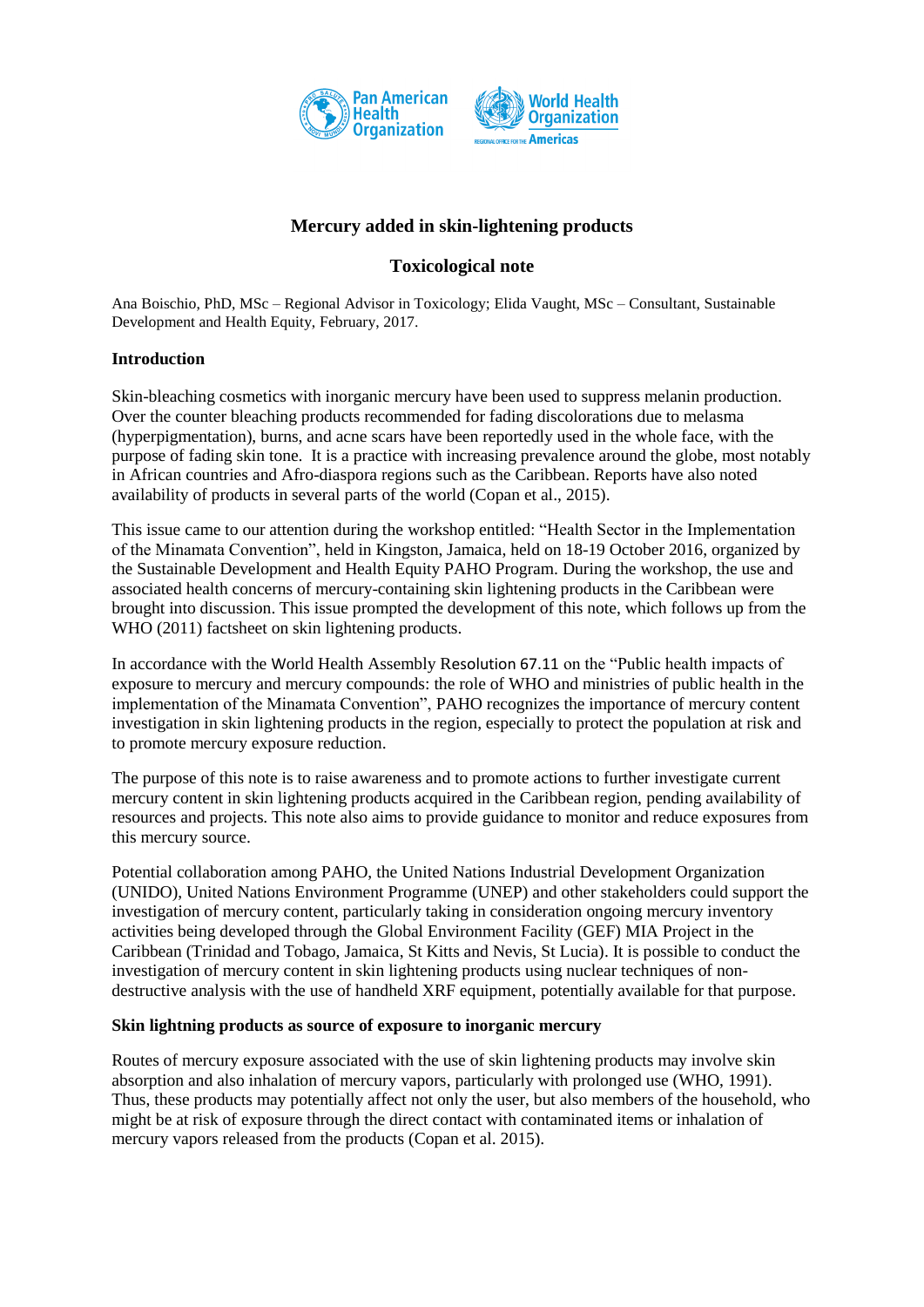Inorganic mercury-containing products have been found in the form of creams, serums, masks, toners, lotions, emulsions, gels, liquids, powders, deodorants, oils, soaps and sticks (Copan et al., 2015; Hamann et al., 2014). The products may be available through different channels, such as the internet, stores, swap meets and ethnic markets (Hamann et al., 2014). Studies showing high mercury concentration levels in these products have been published elsewhere (Table 1). Although the Food Drug Administration and the European Union limits are 1 and 70 ppm, respectively (Hamann et al, 2014), these studies have shown several mercury-containing products with levels well above these limits.

It is noteworthy that in the context of dermal absorption, exposure intake assessment is influenced by several factors including physicochemical characteristics of the compounds under consideration; considering solvents in use; amount of product available on the skin; and consequently the kinetics of absorption; skin sensitization; efficiency of skin washing, and user behavior, i.e., frequency, duration and intensity of product use. Thus, the precise rate of dermal absorption of skin lightening products is influenced by too many different factors, making inorganic mercury intake estimate through dermal route difficult to assess (WHO, 2014).

In a study conducted by the New York City Department of Health and Mental Hygiene, urine specimens from 1,840 adults were found to be at a geometric mean mercury concentration of 0.73  $\mu$ g/L, with 13 women presenting concentrations between 20  $\mu$ g/L and 50  $\mu$ g/L. In comparison, the reported U.S. population average of mercury urine concentration is referred as 0.5 µg/L (Washam C., 2011).

| <b>Source</b>                                                                    | <b>Mercury level</b><br>range (ppm) | Origin                                                           |
|----------------------------------------------------------------------------------|-------------------------------------|------------------------------------------------------------------|
| Minnesota Department of Health. 2011.                                            | 31-33,000                           | Unknown (products found<br>available for purchase in the<br>U.S. |
| Peregrino CP, Moreno MV, Miranda SV, Rubio<br>AD, Leal LO. 2011                  | 878-35,824                          | Mexico                                                           |
| Hamann CR, Boonchai W, Wen L,<br>Sakanashi EN, Chu CY, Hamann K, et al.<br>2014. | 1729-42,875                         | China<br>Jamaica<br>Japan<br>Philippines<br>Thailand             |
| Copan L, Fowles J, Barreau T, McGee N. 2015.                                     | 38,000-210,000                      | Mexico (products found<br>available for purchase in the<br>U.S.  |

Table 1: Mercury concentration in skin lighting products from different countries and publications.

#### **Health effects associated with inorganic mercury exposures**

The use of skin lightening products with inorganic mercury can be harmful, as mercury can be easily absorbed through the skin. Inorganic mercury toxicity may lead to nephrotic syndrome, decreased renal output, renal failure, and other severe health effects, affecting different parts of the nervous, digestive, and immune systems, and organs, such as lungs, kidney, skin and eyes (WHO, 2003).

Onset and severity of health effects are associated with different exposure factors, such as level of mercury concentration in product, product compounds affecting solubility, skin characteristics, time length of exposures and others,; all affecting mercury distribution in the body. Thus, mercury poisoning symptoms do not follow a precise standard pattern, posing an additional challenge for appropriate diagnosis.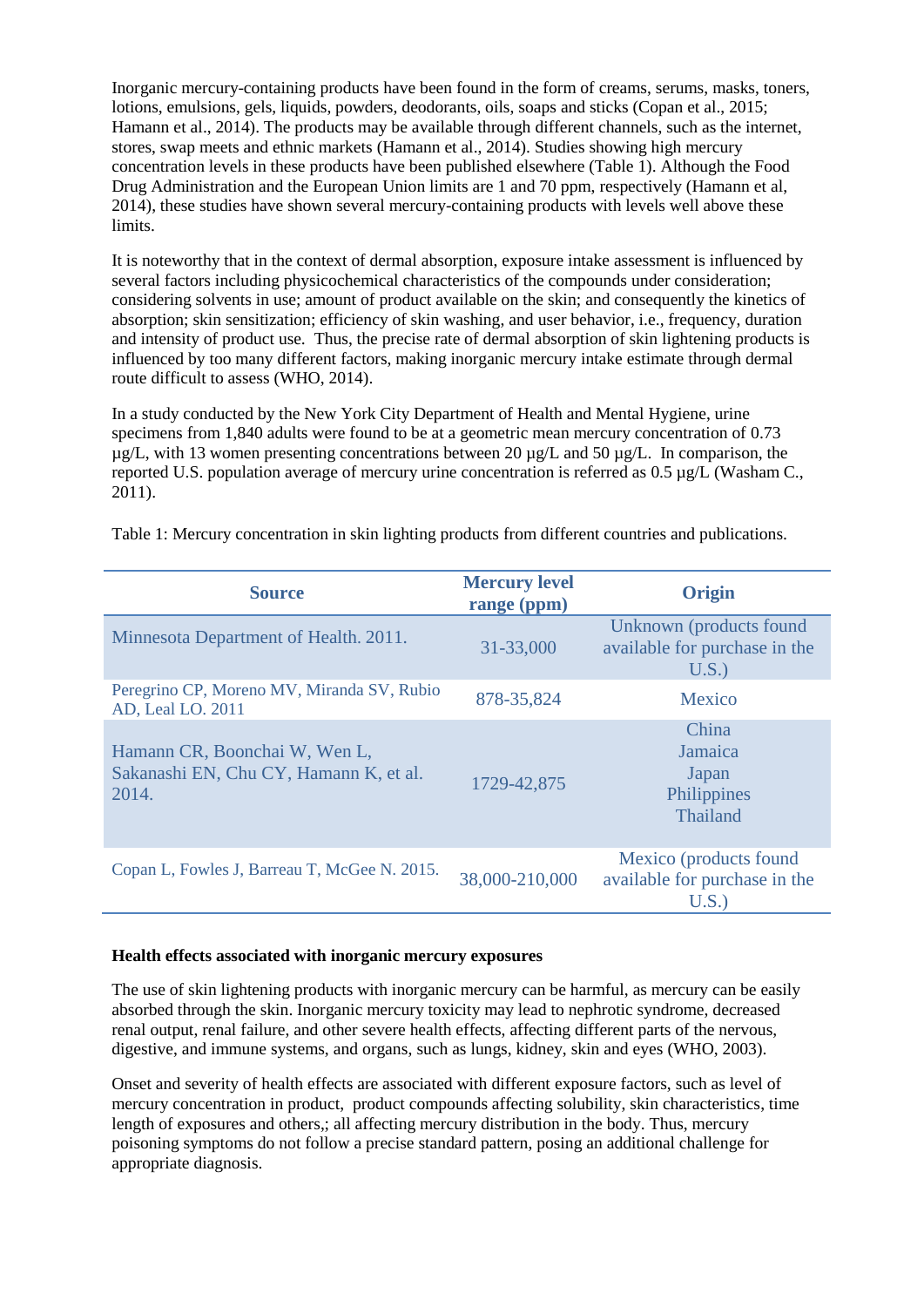The renal system is critically affected following inorganic mercury exposure. Several cases have been reported of decreased renal function after prolonged use (between 2 months and 18 years) of products containing ammoniated mercuric chloride. Nephrotic syndrome has also been reported in users averaging 13 months of use, with a certain degree of remission after discontinued use (WHO, 2003).

The following cases were reported in California, between 2010 and 2014 (Copan et al. 2015):

- 20-month old child diagnosed with mercury poisoning presented a 52  $\mu$ g/g mercury urine level, presenting symptoms such as refusal to walk, irritability, difficulty sleeping, and poor appetite. Contamination occurred through the mother, who used a skin lightening cream found to contain 38,000 ppm of mercury.
- A teenager presented levels of 208 µg/g creatinine from a 24-h urine. The patient presented symptoms such as weakness in legs, twitching of lower extremities, tongue, and lips; unsteady gait, delirium, agitation, sleep disturbances, profuse sweating, persistent tachycardia, and hypertension. Nine family members who were non-users also had elevated mercury levels. The cream used was found to contain 96,000-210,000 ppm.
- 39 year old woman presenting 482 µg/g creatinine; her 4 year old child had 107 µg/g creatinine. The cream used was analyzed, and found to contain 20,000 ppm-57,000 ppm.

## **Reference values and biomarkers**

The Non-Observable Adverse Effects Levels (NOAEL) can be used for risk assessment. Adjusting from NOAEL for renal effects of 0.23 mg/kg body weight and dosing pattern to daily exposure, the tolerable intake for inorganic mercury compounds has been set to 2 µg/kg body weight per day (WHO, 2003). In persons not exposed to elemental or inorganic mercury, urine concentrations rarely exceed 5.0  $\mu$ g/g creatinine (WHO, 2010). In a study quoted by Peregrino et al., 2011, mercury concentrations in urine greater than 20  $\mu$ g/ L were observed in association with symptoms of mercury poisoning. Observed symptoms included fatigue, weakness, insomnia, myalgias of extremities, and severe headache.

## **Social relevance**

The use of mercury-containing skin-lightening products is a multi-faceted issue with potential severe implications. Perceived severity of early symptoms by health practitioners and exposed individuals may affect the development of exposure investigations, adding another barrier to proper diagnosis. Other implications of skin-bleaching are tied to cultural and psychosocial factors.

The historic colonialism and enslavement, idealization of European beauty standards, and barriers of social and economic mobility are reasons that could explain the phenomenon (James et al. 2015). In addition, the practice of skin bleaching is more prevalent among women, who aim to gain acceptance by the opposite sex by mirroring the European ideals of beauty. James et al. (2015) also describes the use of skin-lightening creams in association with trauma and childhood physical and sexual abuse, especially among women, which are often under vulnerable conditions and prone to depression and traumatic experiences.

## **Recommendations**

Protection measures such as the regulation of manufacturing, import and export of mercurycontaining skin lightening products, with appropriate label should be implemented and enforced. Regulatory measures with adequate enforcement will assist on mitigating this source of mercury exposure. Furthermore, analysis and regular testing of skin lightening products to monitor mercury levels to ensure compliance with adequate legislation and safety is recommended.

Awareness raising among consumers and health practitioners on the potential health hazards of skin lightening products may decrease the risk of inorganic mercury poisoning and ameliorate adverse health effects, in addition to improve diagnosis and exposure assessments. These measures are especially important to be taken where these products are widely used.